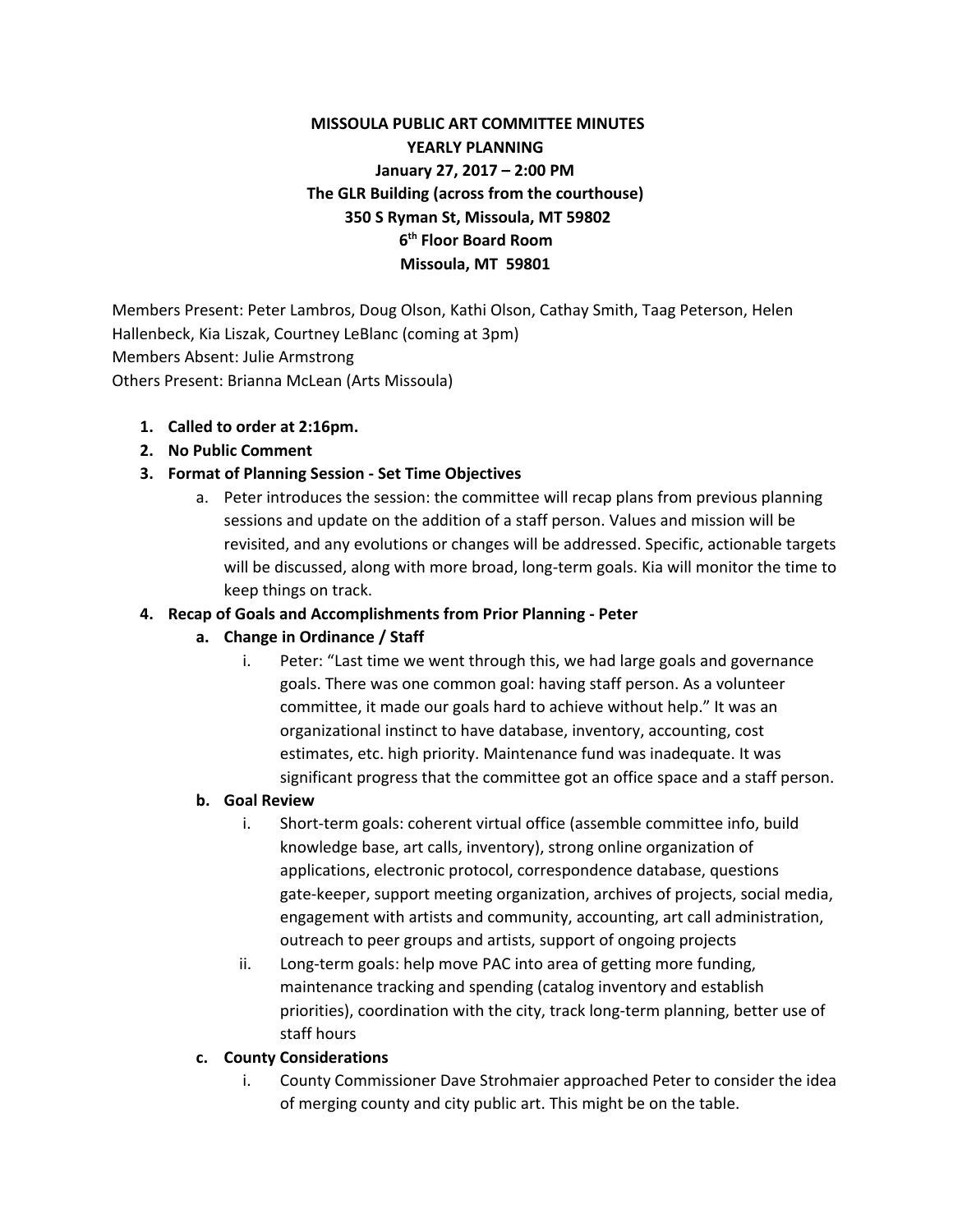#### **5. MPAC Mission / Vision / Values - Peter**

- **a. Review Ordinance and ByLaws**
	- i. The committee reviews the ordinances and bylaws, and agrees to alter the bylaws in order to more closely align with the PAC's current mission, with the understanding that the bylaws can be changed again in the future if necessary. It is important to the committee to expand the definition of public art beyond visual art, and to give future committees continuity and opportunities for growth beyond visual art.
	- ii. An addition of values to the bylaws is also discussed, but is tabled for further discussion and review. The below are the discussed values:
		- 1. To support the welfare of artists and art organizations.
		- 2. That the support and selection of art shall seek high standards of quality and professionalism.
		- 3. To value opportunities to support local artists.
- b. **Discuss and Consider Revision**
	- i. Article II: Purpose is changed to Article II: Vision & Mission.
	- ii. **Vision: The Public Art Committee envisions a community where art and artists are valued, and where public art is integrated into the fabric of our place, and enhances the quality of life of its citizens.**
	- **iii. Mission: The Public Art Committee affirms the city's role as an advocate to public art, fosters and enriches the aesthetic of the City of Missoula, values and promotes the contributions of artists to the community and furthers the objectives of Missoula City Ordinance 3221.**
	- **iv.** *Doug makes a motion to amend bylaws to include Mission and Vision statements, Kia seconds, all are in favor. Motion is approved.*

#### **6. Governance Issues from Prior Discussion**

- **a. Conflicts of Interests proposed "declaration" and other measures Peter / Courtney**
	- i. Courtney, after hearing untrue rumors about a member financially benefiting from their presence on the committee, recommends that the PAC addresses their individual conflicts of interests formally, in order to safeguard from any future accusations. Members can have business ties, but they must be publicly declared. Any member who has business conflicts that directly involve the PAC, must recuse themselves from any vote pertaining to that interest. Peter says that the PAC must direct people to store or business in question regarding discounts, deals, etc.
	- ii. Peter suggests a motion to create formal language regarding the below points, of which Peter and Courtney will form a subcommittee to create and present to the committee:
		- 1. Declaration of interest
		- 2. Formal statement of recusal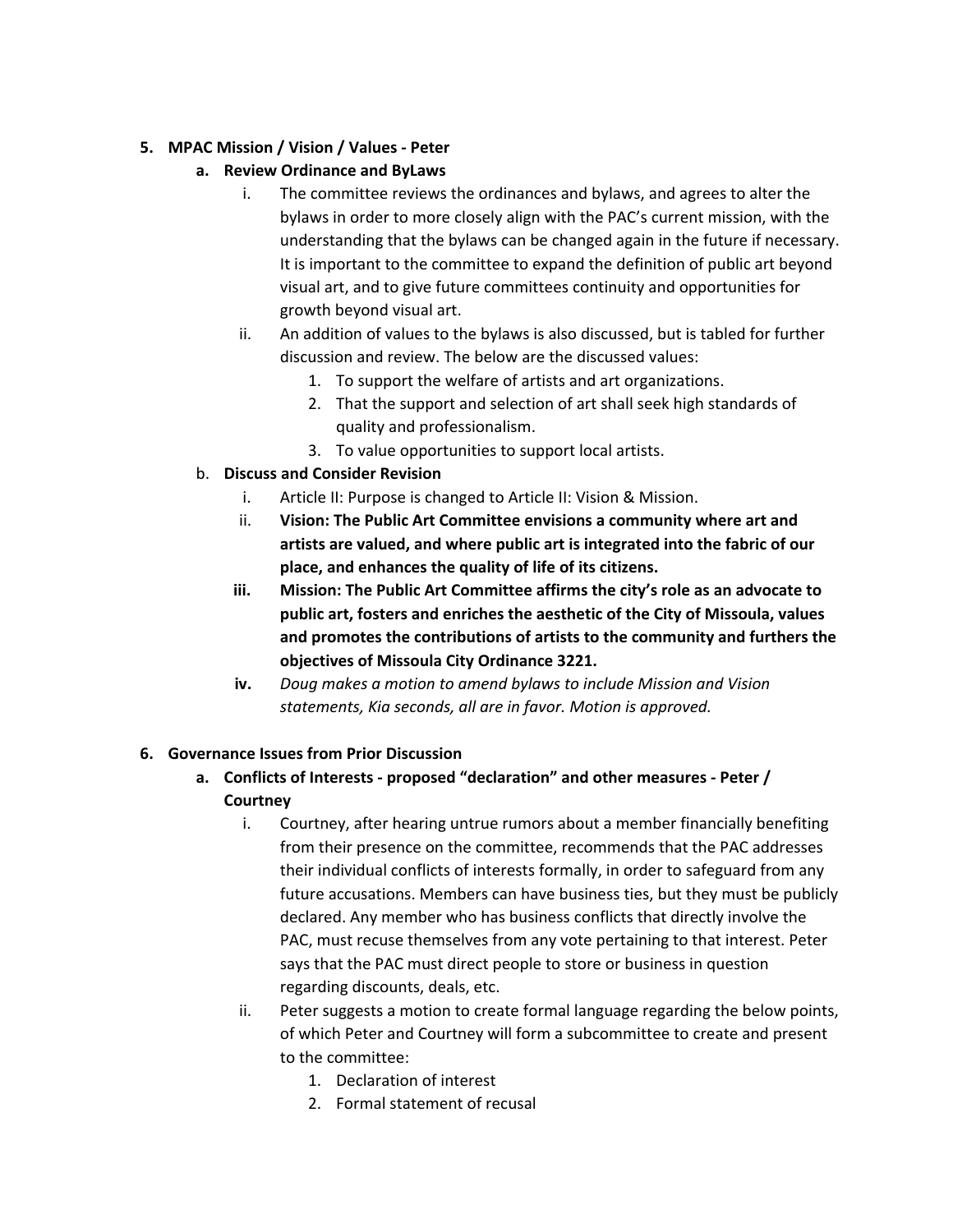- 3. Adding language to every art call about no conflict of interest
- 4. Vendor recommendations: direct people to store or business
- *iii. Kathi makes a motion, Kia seconds, all are in favor. Motion is approved.*
- **b. Proper use of online forum tools, ie Google Docs and Email Peter / Courtney**
	- i. Courtney states that no decisions can be made via email because it is not a public forum. The PAC can still use Google Docs, but it must be made only viewable by the committee members so that all changes to documents can be tracked by Brianna or future coordinator. Interviews with artists must be made public and open. Peter says that Marty Rehbein of the City told him that all electronic medium cannot be used for a quorum or greater. The reply-all feature cannot be used by members. Members can meet unilaterally in groups smaller than a quorum if no action items are made. Brianna can send to all, but no one can reply all, and everything must go directly through Brianna. Brianna will change Google Drive to be viewable by the committee, but only editable by Brianna.

## **c. How Agendas are set, before and during meetings - Peter / Courtney**

i. Courtney says we need to be mindful of how we follow agenda, re: Government in the Sunshine Act. Agenda items can only be added to future meetings if the public has opportunity to comment. All voted items have to be on agenda. Courtney and Peter will come to next meeting with language recommendation for amending bylaws.

#### **d. Discussion on Chairperson and Vice chairperson - Doug**

i. Peter is up for re-election as Chairperson in July 2017, so it will be voted upon in June 2017. Brianna will put position election dates on the Google calendar.

# **e. Reimbursement of Brianna / Revenue Expenditure Approval**

- *i. Peter makes a motion to add this item to the agenda. Kathi seconds, all are in favor. Motion approved.*
- *ii. Kathi makes a motion to approve the \$267.17 cost of reimbursement to Brianna for the meeting food, which will come out of the Administrative budget of the PAC fund. Peter seconds, all are in favor. Motion is approved.*

# **7. Written History beyond Ordinance & ByLaws - Kia**

a. This item is tabled.

# **8. Dream: What Could This Committee Do or Be? - Kia**

- a. One major art project a year (\$35K+), in addition to anything for Percent for Art, with a subcommittee to facilitate - Kathi
- b. Parking Meters Kia
- c. Additional full-time/part time position Kia
- d. Hit maintenance harder Taag
- e. Catalog and condition report Kathi
- f. Grow the website Kia
- g. PAC engaging in more community projects Kia
- h. More public object-based art beyond community Taag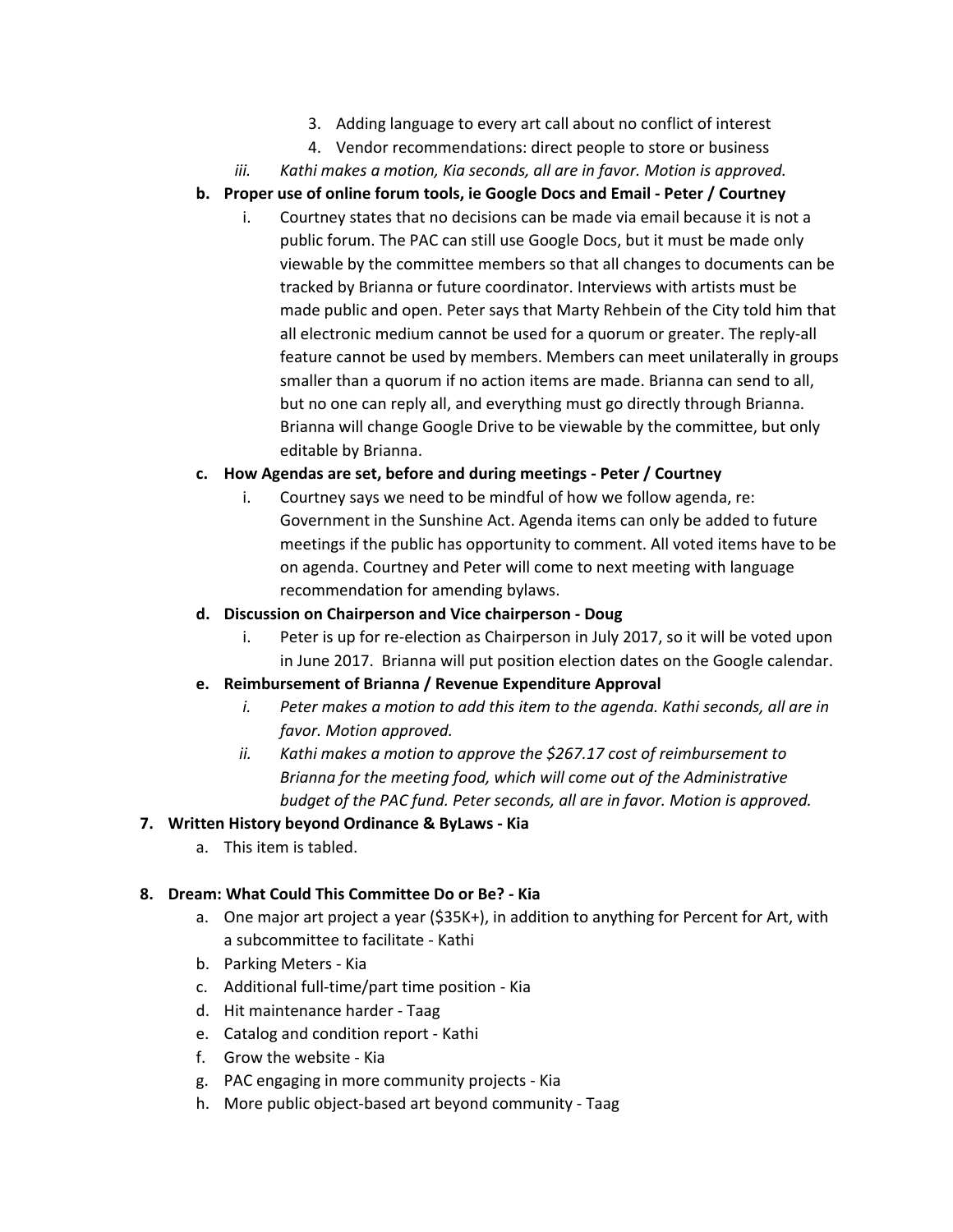- i. See art calls reach more Kia
- j. Sculpture park Doug
- k. Educational programming on public art and helping artists with protocol, legality, etc. - Kathi
- l. Raise excitement and awareness of public art in community Kia
- m. Scavenger hunt for public art, geocache Brianna
- n. Monthly PSAs, marketing Kathi
- o. More funding
	- i. Kia: "How would we get a full-time/half time position?" Peter: "County Commissioner Dave Strohmaier potentially wants to start county public art with PAC, if PAC is interested, Dave will pursue."
	- ii. Helen: "What is the role of PAC? Shepherds of 1%? Do we really want to spend so much time organizing an event that will raise next to nothing? Public gets exhausted by fundraising constantly."
	- iii. Taag: 'If member has energy to do smaller project, why not?"
	- iv. Helen: "Are we fundraising or educational?"
	- v. Kathi: "We are both. We can wait around for Percent for Art, but if we want more art, we have to find another way.
	- vi. Kia: "Our first priority should be to get more hours."
	- vii. Peter: "We need to go to city for project-specific money, being organized, and showing what we've done."
- p. Build a fund to support projects beyond ours Kia
- q. Build partnerships with native communities, actively invite them to table Doug
- r. Bring accounting and ability to present professional reports of PAC activity to City Council - Peter
- s. Quarterly/biannual report to council Kathi
- t. Annual planning meetings Kathi
- u. Deepen relationship with other public art committees around country Peter
- v. "Secret" public art Peter
- w. Beyond sculpture Kia
- x. Live painting Doug
- y. Enrich Public-private partnerships Kathi
- z. Meet and greet with PAC Kathi
- aa. Provide funds for open studio visits Doug
- bb. Have more formal connection with UM art department, adjunct student member Peter
- cc. Friends of PAC funding, volunteering, etc. Kathi
- dd. Tours of public art around Missoula Kathi
- ee. Actively seek out new grants Kia
- ff. Artistic benches Kia
- gg. Engage in community feedback
- hh. Public Art Guide
- ii. Lighting for Crossings and Ybarra grant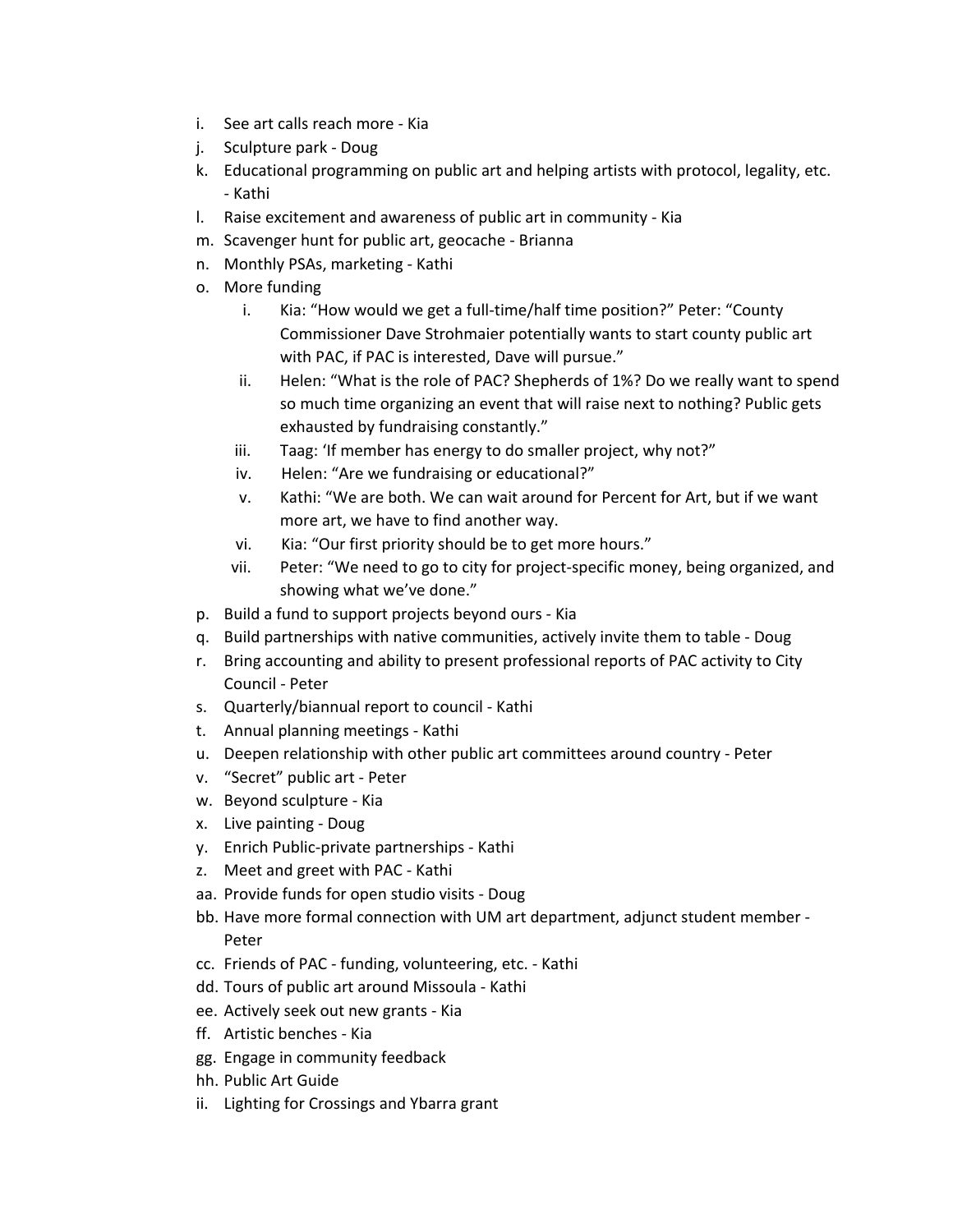#### **9. Focus: Goals/Achievables 1, 2, 3 Years Out - Kia**

## **a. Fundraising, Marketing & Events, Goals**

i. Kia will take home the working lists created during the meeting and organize them by the yearly goals assigned to them. Brianna will then make a document that compiles these on Google Drive.

## **b. Governance & Operations**

- i. Peter adds that the PAC needs to be cognizant of the productive and efficient use of staff time, as the PAC only has 10 hours of staff time a week. Taag: "We should have subcommittees that handle reports every month." The PAC can also solicit members of the public to be on subcommittees.
- ii. Kia: " We should be informing community about what committee does before they present to committee, with requirements."
- iii. Active Subcommittees
	- 1. TSB Kathi
		- 2. Parking Meter Kia, Kathi

## **10. Potential Budget Cuts/Threats - Julie (if not resolved in Fundraising & Governance above)**

- a. Tabled for time.
- **11. Adjourned at 6:45pm.**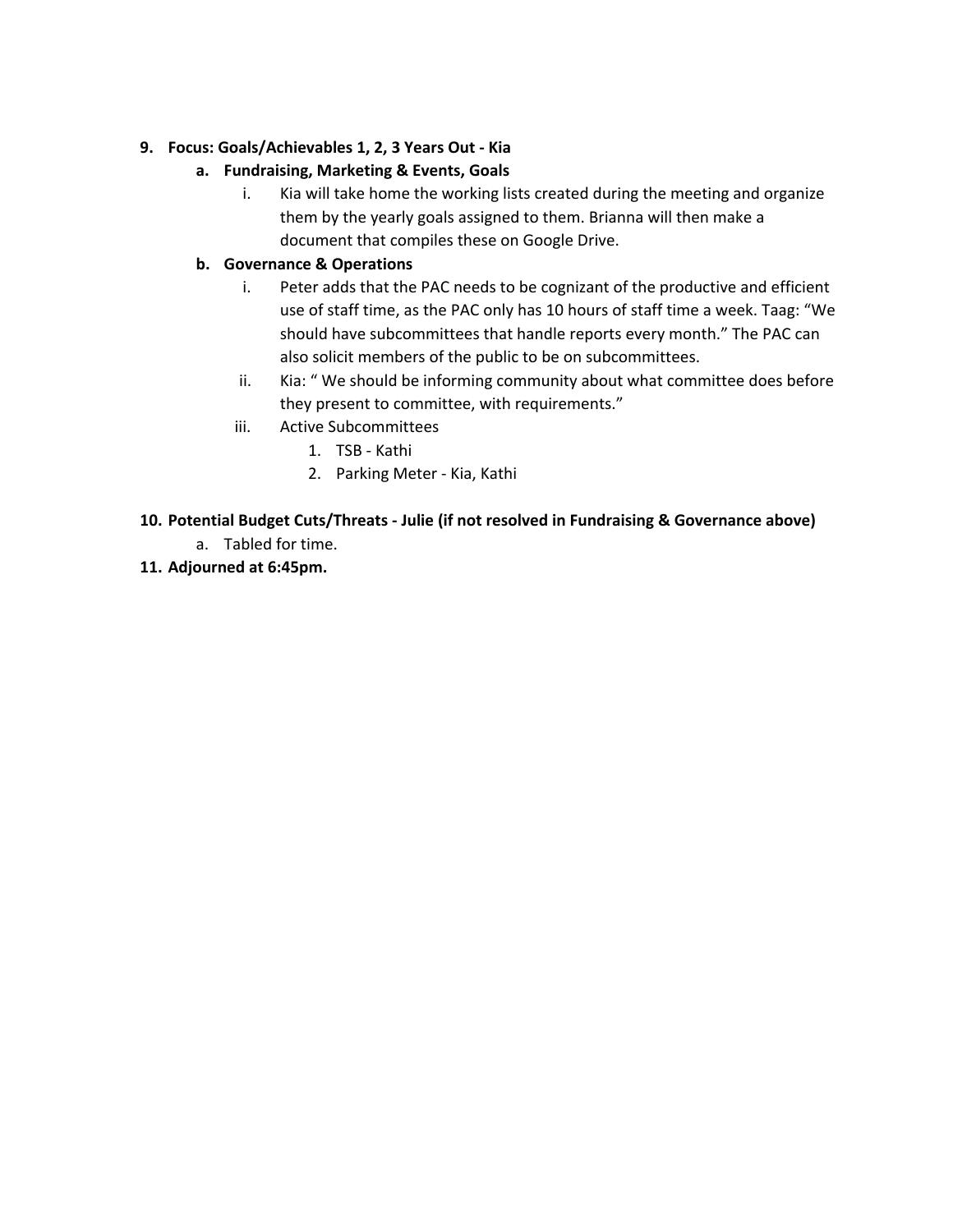# **Missoula Public Art Committee Strategic Planning Goals 2017-2019**

*Mission: The Public Art Committee affirms the city's role as an advocate to public art, fosters and enriches the aesthetic of the City of Missoula, values and promotes the contributions of artists to the community and furthers the objectives of Missoula City Ordinance 3221.*

 *Vision: The Public Art Committee envisions a community where art and artists are valued, and where public art is integrated into the fabric of our place, and enhances the quality of life of its citizens.*

# **Year 1-2017**

**Outreach and Awareness**

- **A. Create monthly marketing PSAs**
- **B. Improve website**
- **C. Begin public art education for artists**
- **D. Make quarterly reports to council**
- **E. Establish a more formal connection to U of M art department**
- **F. Engage in community feedback**

#### **Governance**

- **A. Actively invite native representation onto committee**
- **B. Bring accounting and professional reporting to council**
- **C. Create annual planning and follow plan**
- **D. Create a catalogue and condition report**
- **E. Intentional use of staff and chair time**

## **Quality**

**A. Increase art call submissions**

## **Fundraising and Project Development**

- **A. Pursue the idea of joining county**
- **B. Increase staff time**
- **C. Deepen our relationships to other Public Art Committees for inspiration and funding ideas**
- **D. Actively seek out grant funding**
- **E. Enrich private/public partnerships**

## **Projects**

- **A. One big project per year- form committee**
- **B. Public Art Guide**